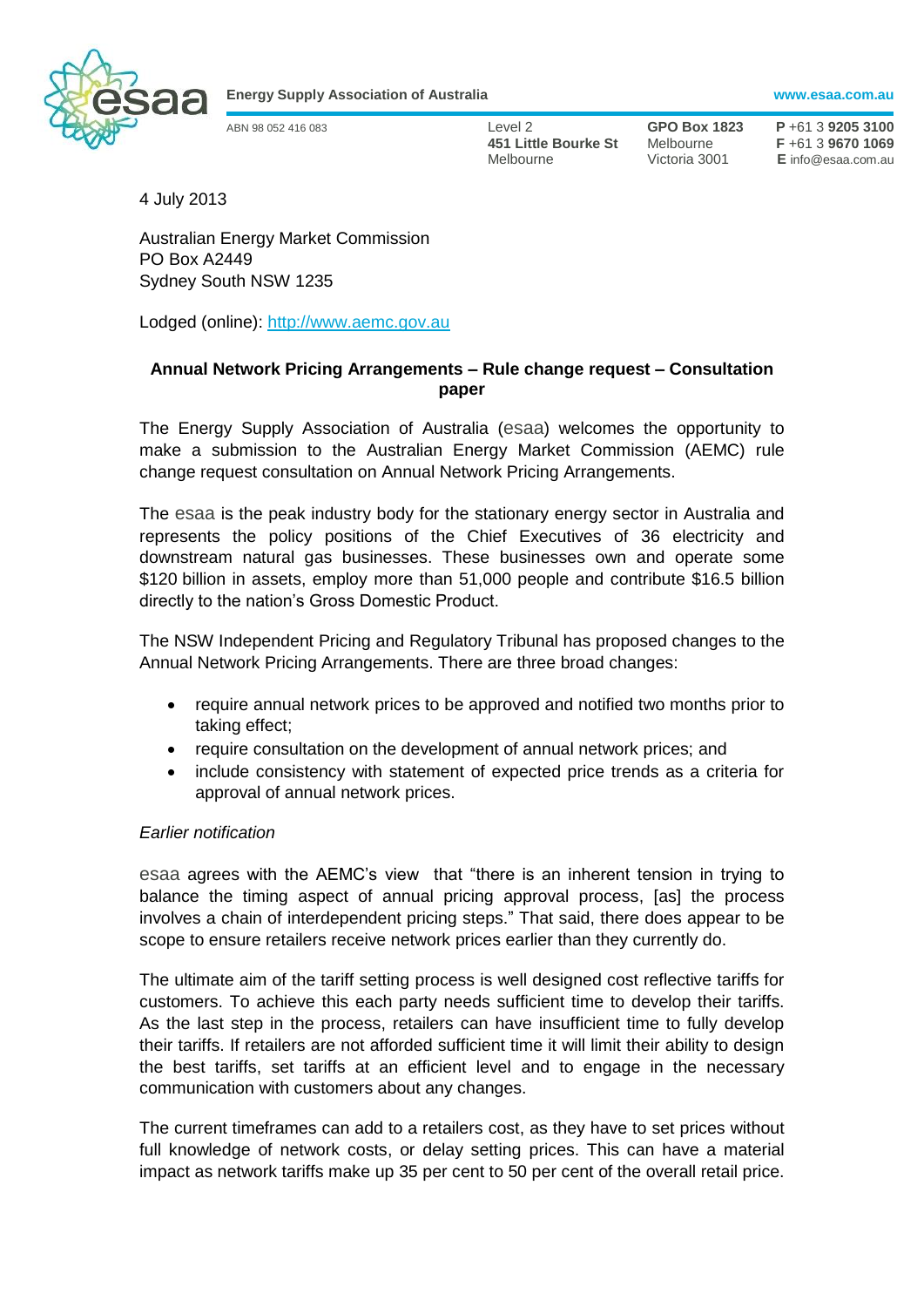Costs are also added in reorganising system, process and collateral updates at short notice and the cost introduced by errors and compliance breaches, complaints and sub-optimal engagement with customers.

But it is not costless to bring forward the notification of network prices. The further the network price notification is brought forward, the greater the risk of inaccuracies by both distribution network service providers (DNSPs) and transmission network service providers (TNSPs)

The impact on the DNSPs will vary depending on the control mechanism adopted. DNSPs with a revenue cap and TNSPs face limited risks from using estimates to design their network tariffs, as the unders/overs mechanism will balance out the revenue over the regulatory period. However, if errors get too large this may blunt the price signal for customers. Bringing forward the notification process will be more challenging for DNSPs with a weighted average price cap, as they bear more risk in the price setting process.

If the timing requirements are brought forward for DNSPs and TNSPs, arrangements will need to be put in place to ensure retailers do benefit. There will also need to be an obligation on the Australian Energy Regulator to ensure retailers receive network tariffs earlier, otherwise there is no point making any changes.

## *Consultation*

Large unexpected changes in network pricing can present a significant challenge for retailers, particularly a change to a tariff structure, a new tariff or a large rebalancing of tariffs. Any steps that can be taken to limit this will improve the process for setting tariffs, for example, early signalling from DNSPs on the direction they will be taking. As a number of DNSPs already regularly engage with retailers as part of their tariff setting process, the AEMC should look to the current best practice approaches of DNSPs to guide any changes.

As noted in the consultation paper there needs to be a balance between any changes to consultation requirements and the changes to the notification period. As early notice of any changes to network tariffs will best enable retailers to design and implement their tariffs, any balancing between these two issues should be weighted towards providing retailers with early notification of network tariffs.

## *Expected price trends*

To aid stakeholders some core information in the statement of expected price trends could be made more consistent. But DNSPs would need to be able to include other information they feel is necessary.

The esaa does not support including consistency with expected price trends as a criteria for annual network pricing approvals. DNSPs prepare expected price trends documents based on best available information at the time. Like all estimates they can be affected by changing circumstances. Given the document covers a five year period it is not surprising that there will be variations between estimates and actuals.